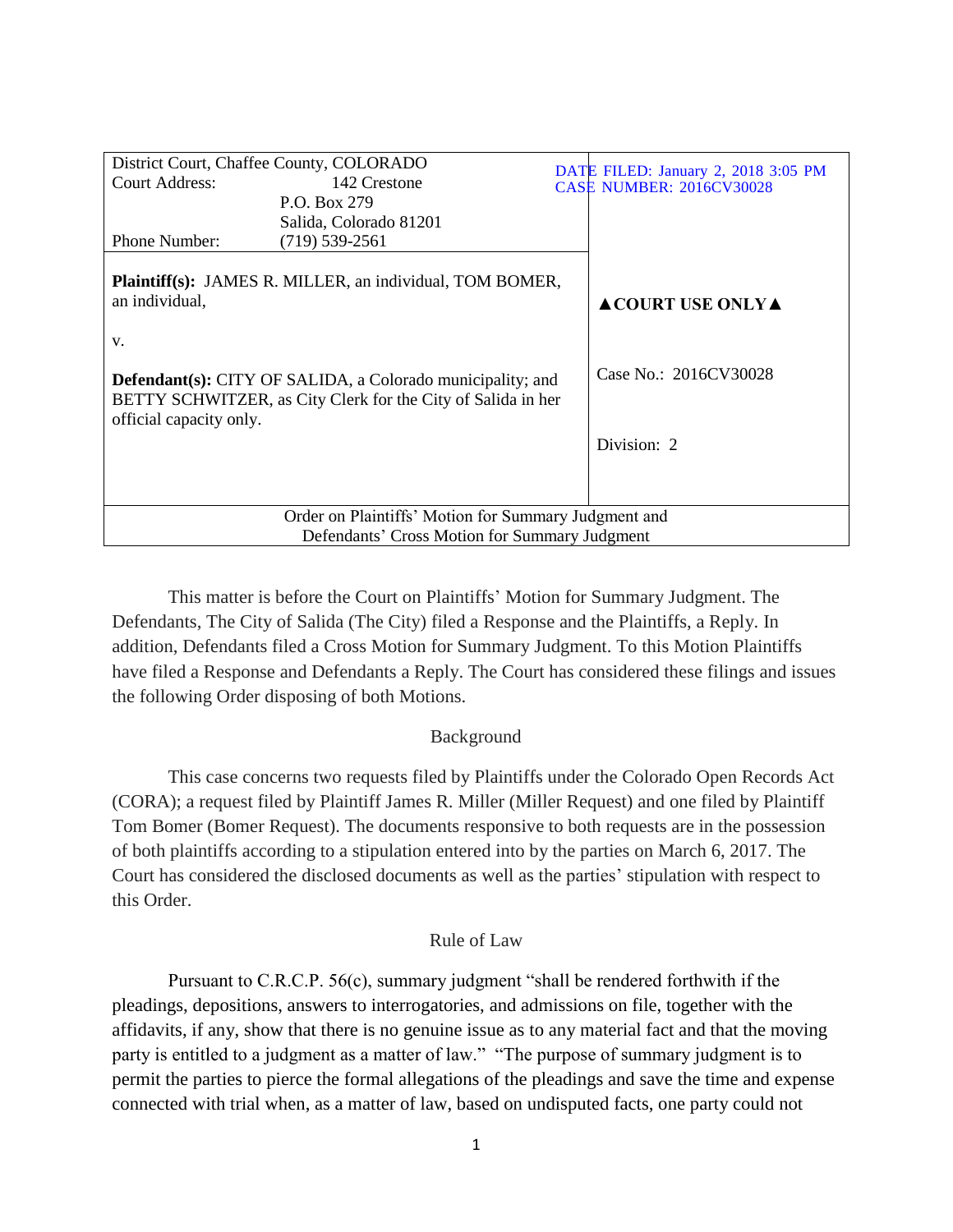prevail." *Peterson v. Halsted*, 829 P.2d 373, 375 (Colo. 1992). The moving party has the burden of showing there are no issues of material fact. Once the moving party has met its initial burden, the burden then shifts to the nonmoving party to establish that there is a triable issue of material fact. *Mancuso v. United Bank,* 818 P.2d 732 (Colo. 1991).

## Miller Request

The Miller Request was filed May 31, 2016 and requested "email or other correspondence between Ben Kahn and the City Auditor, Hinton Burdick, regarding potential legal liability on behalf of the City of Salida provided as part of the 2015 financial audit for the City of Salida". (Pls.' Mot. Summ. J. 3, ¶3.) On June 3 the City responded stating it needed seven working days. (*Id.* at 4, ¶5.) On June 14 the City stated it would not disclose the requested correspondence because it considered the documents privileged and therefore not subject to disclosure under "the Colorado Open Records Act '(CORA)', C.R.S. §24-72-201, *et seq."* (*Id.,* ¶6.) These facts do not appear to be contested by either party. (*See:* Def's Resp.to Pl.'s Mot*.* 3- 4.)

Plaintiffs maintain the City failed to comply with procedures dictated by the CORA statute. In its Response, The City maintains it was never required to disclose the records because they were protected by both the attorney client privilege and the accountant client privilege. Plaintiffs disagree as to the application of these privileges.

As to its claim of attorney-client privilege, the Court, as well as Plaintiffs<sup>1</sup>', agree with Defendants that the proper test is laid out in *Alliance Const. Solutions, Inc. v. Department of Corrections*, 54 P.3d 861,(Colo. 2002). In order for the document to be privileged under the attorney client privilege it must be shown that the auditor qualifies as an independent contractor. Specifically, that the auditor had a significant relationship with the City as well as the transaction at hand, that the communication was made for the purpose of seeking or providing legal assistance, that the subject matter of the communication was within the scope of the duties provided to the City by its auditor and that the communication was treated as confidential and only disseminated to those persons with a specific need to know its contents. *Id.* at 862.

First, the auditor had a significant relationship with the City. The relationship, as the City points out, is statutorily mandated by C.R.S. §29-1-603. The auditor provided an audit of the City's financial statements, a venture that requires that the auditor examine, consider and become familiar with multiple facets of the City's operation. Plaintiffs argue the directional flow of information (going from the City Attorney to the Auditor) exempts it from the protection of the

 $\overline{\phantom{a}}$ 

<sup>&</sup>lt;sup>1</sup> Because Plaintiffs argued the incorrect test in their Motion, they have failed to meet their burden of showing there does not exist a genuine issue of material fact on this issue. However, Defendants analyze the issue in their Response and the Plaintiffs addressed it in their reply. Therefore, the Court will rule on the issue based on the briefing currently before it in the interest of judicial economy and because the nonmoving party will not be prejudiced by its ruling.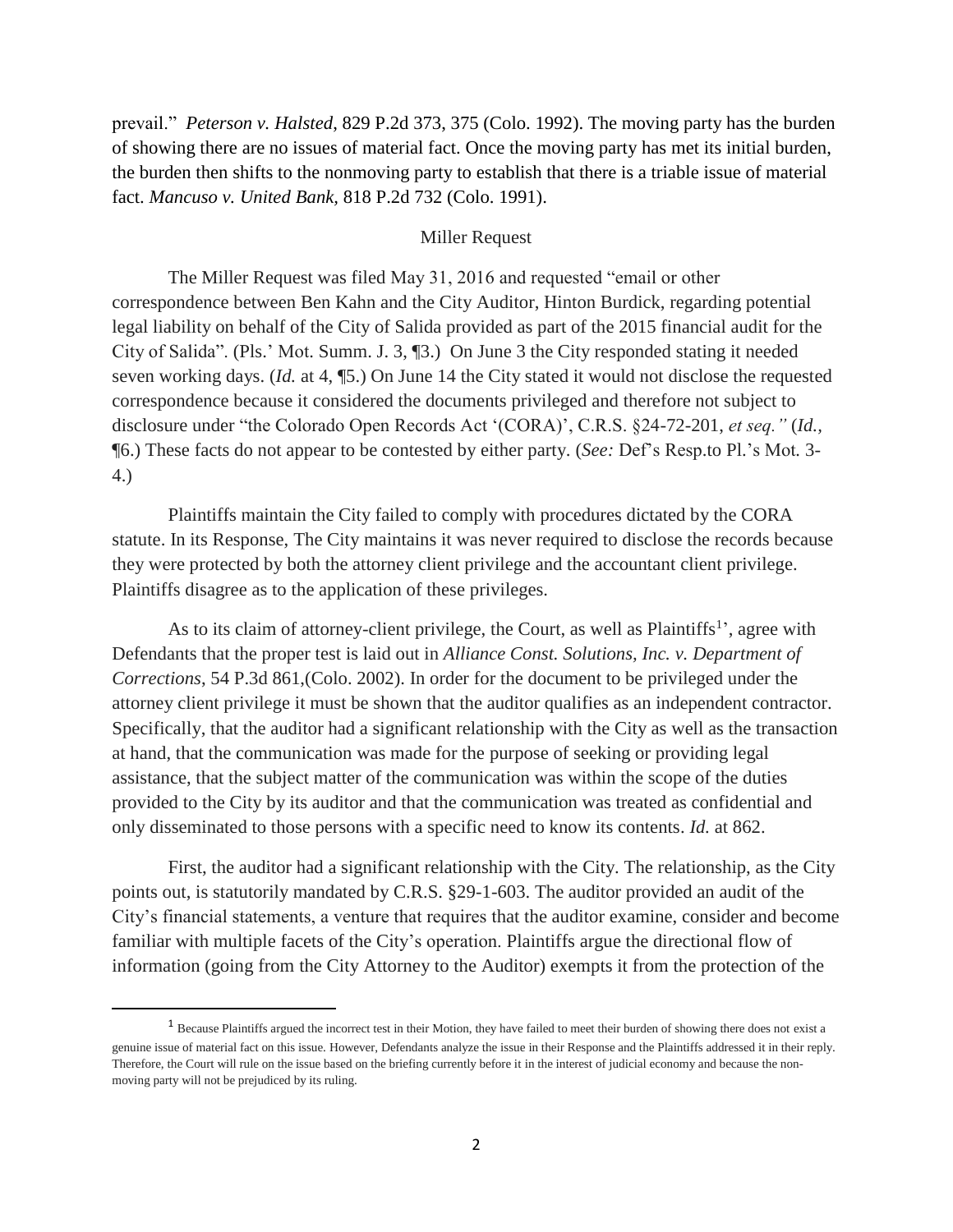privilege. The Court is not convinced. The attorney client privilege protects communication made to the attorney for advice as well as any advice coming from the attorney. C.R.S. § 13-90- 107(1)(b). The *Alliance* court implicitly recognized this when it found no need for a formal distinction between an employee and an independent contractor because either may have important information "needed by the attorney in order to provide effective representation." *Id.*  at 869. Mr. Kahn provided the information in the audit response letter because doing so was necessary in order to provide effective representation to the City.

Second, contrary to the argument laid out in Plaintiffs' Reply, the communication *was* made for the purpose of seeking or providing legal assistance. The audit response letter included an evaluation of the pending litigation facing the City including its financial exposure should it not prevail in this litigation. The *Alliance* court's new test broadened the prior term legal "advice" to legal "assistance" because they wanted to include activities that do not just entail advice given to the client. *Id.* Indeed, including "legal services" and activities that require "peculiarly legal skills" leads to the broader definition that the court had in mind. *A Post-Upjohn Consideration of the Corporate Attorney-Client Privlege*, 57 N.Y.U. L.Rev. 443, 490 (1982). While Mr. Kahn may not have been advising the auditor on these cases, he was informing them of the advice he had given to the City so that the City could comply with its statutorily mandated audit requirement. The information conveyed in the audit response letter was "peculiarly legal" because "generally, one who acts in…counseling, advising and assisting [the City] in connection with [its] rights and duties is engaged in the practice of law." *Denver Bar Ass'n v. Public Utilities Commission*, 391 P.2d 467, 471 (Colo. 1964).

Third, the communication must be within the scope of the duties provided to the client by the independent contractor, which is clear in this case. Here, the focus of the letter itself was the audit and its concern on the legal issues facing the City, which at the time were handled by Mr. Kahn.

Finally, the Court finds the letter was treated as confidential and only disseminated to those with a specific need to know its contents. The letter's confidentiality is stated clearly and it was only shared with the auditor, a person who needed to be advised of its contents pursuant to the audit.

The Defendants have shown that there exists a genuine issue of material fact so the Court denies the Plaintiffs' Motion for Summary Judgment that the attorney-client privilege did not apply to the document in question.

As to Defendants' assertion that the accountant-client privilege applied to the document, the Court finds that Defendants have met their burden on this issue as well and denies Plaintiffs' Motion for Summary Judgment.

"By protecting the confidentiality of communications between an accountant and a client, the legislature intended to encourage 'full and frank communication between certified public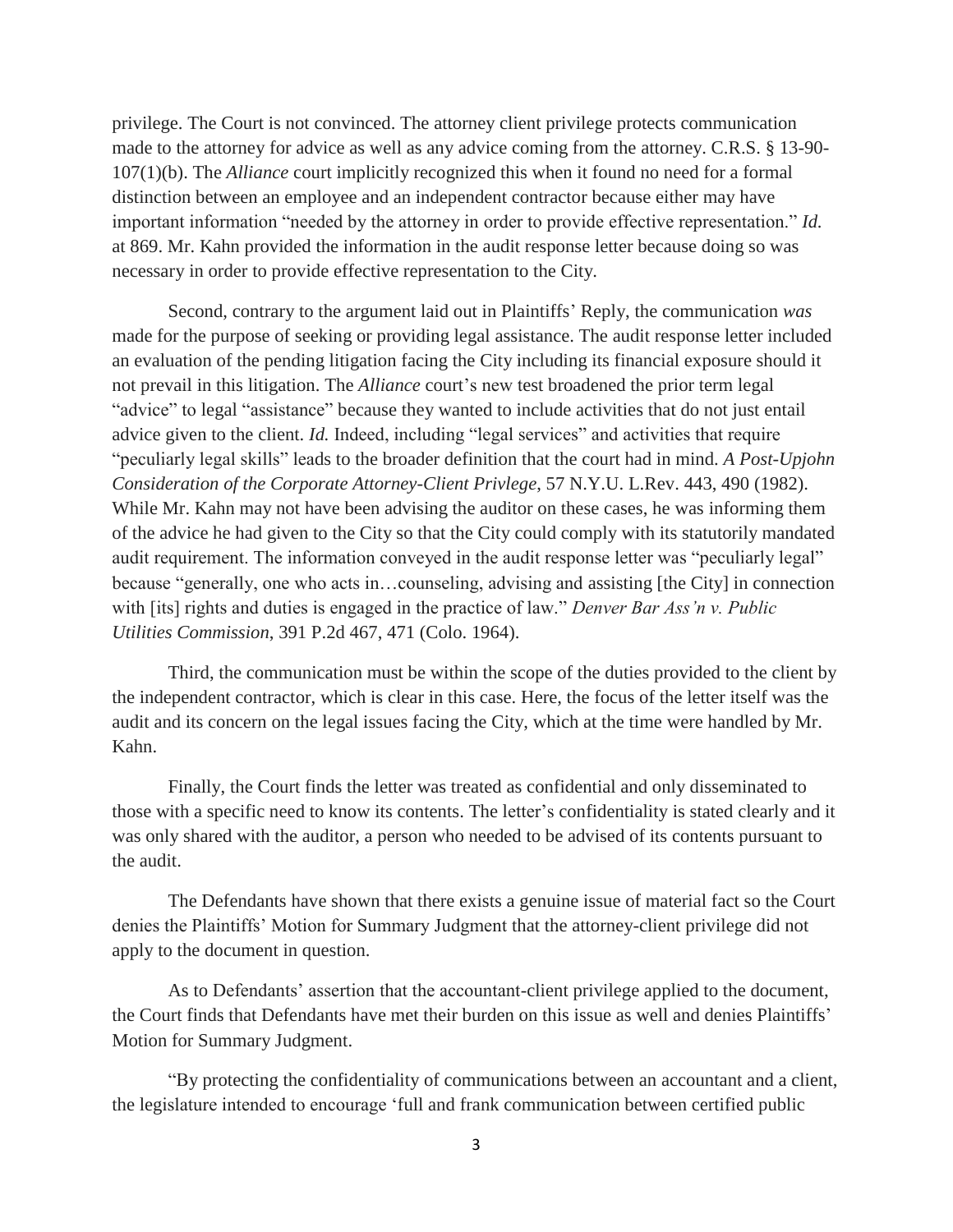accountants and their clients so that professional advice may be given on the basis of complete information, free from the consequences or the apprehension of disclosure.'" *Colorado State Board of Accountancy v. Raisch*, 960 P.2d 102, 106 (Colo. 1998). In their reply, Plaintiffs argue the privilege does not apply because the auditor was independent and their purpose was not to provide legal advice. However, C.R.S. §13-90-107(f)(I) does not protect merely the giving of professional advice, it protects "any communication…of books of account and financial records or his or her advice, reports, or working papers given or made thereon in the course of professional employment…." Further, the legislature requires municipalities to conduct an independent audit as opposed to having it done by their own accountant. C.R.S. §29-1-603(1). It is inconsistent to then strip this audit of a privilege that seeks to encourage an open flow of communication.

Plaintiffs also raise procedural defects in support of their Motion. They first argue the City was not entitled to take seven days before responding because the original request only sought one identifiable document. They also argue the City was required to provide an explanation of its findings regarding the extenuating circumstances it was relying on for this extension.

First, looking at the request it cannot be said that it sought only one identifiable document. The March 6, 2017 stipulation relied upon by the Plaintiffs for this argument had not been entered in to at the time the original request was made nor do its terms establish that the City was under the impression it was only one identifiable document at the time the request was made. Given the standard employed in deciding a Motion for Summary Judgment as well as the wording of the Miller Request, this Court finds the City was allowed to take advantage of the additional time in order to process the request. Plaintiffs have failed to meet their burden and their Motion for Summary Judgment on this issue is denied.

Second, the City argues the statute does not require that it provide detail on the extenuating circumstances to the requestor. It is hard for this Court to imagine the legislature would require a finding that extenuating circumstances exist as well as provide a discreet list of instances when they exist but then not require this information to be shared with the requestor. However, this is a Motion for Summary Judgment and so the Court will give the City's argument the appropriate amount of favorable light due and deny the Plaintiffs' Motion on this issue. Plaintiffs' argument that it is implied the custodian would have completed an initial review of the request and responsive documents is not persuasive. It is not obvious from the language in the statute that any portion of the review would have been completed in order to determine that extenuating circumstances existed. Indeed, in order to "prepare or gather the records" is the very reason the City can take seven days to make its response. C.R.S. 24-72-203(3)(b).

Plaintiffs also complain that the City failed to follow CORA with respect to their ultimate response given on June 14, 2016 that the document requested was "privileged" and not required to be disclosed under "CORA". Plaintiffs maintain the City should have given a more detailed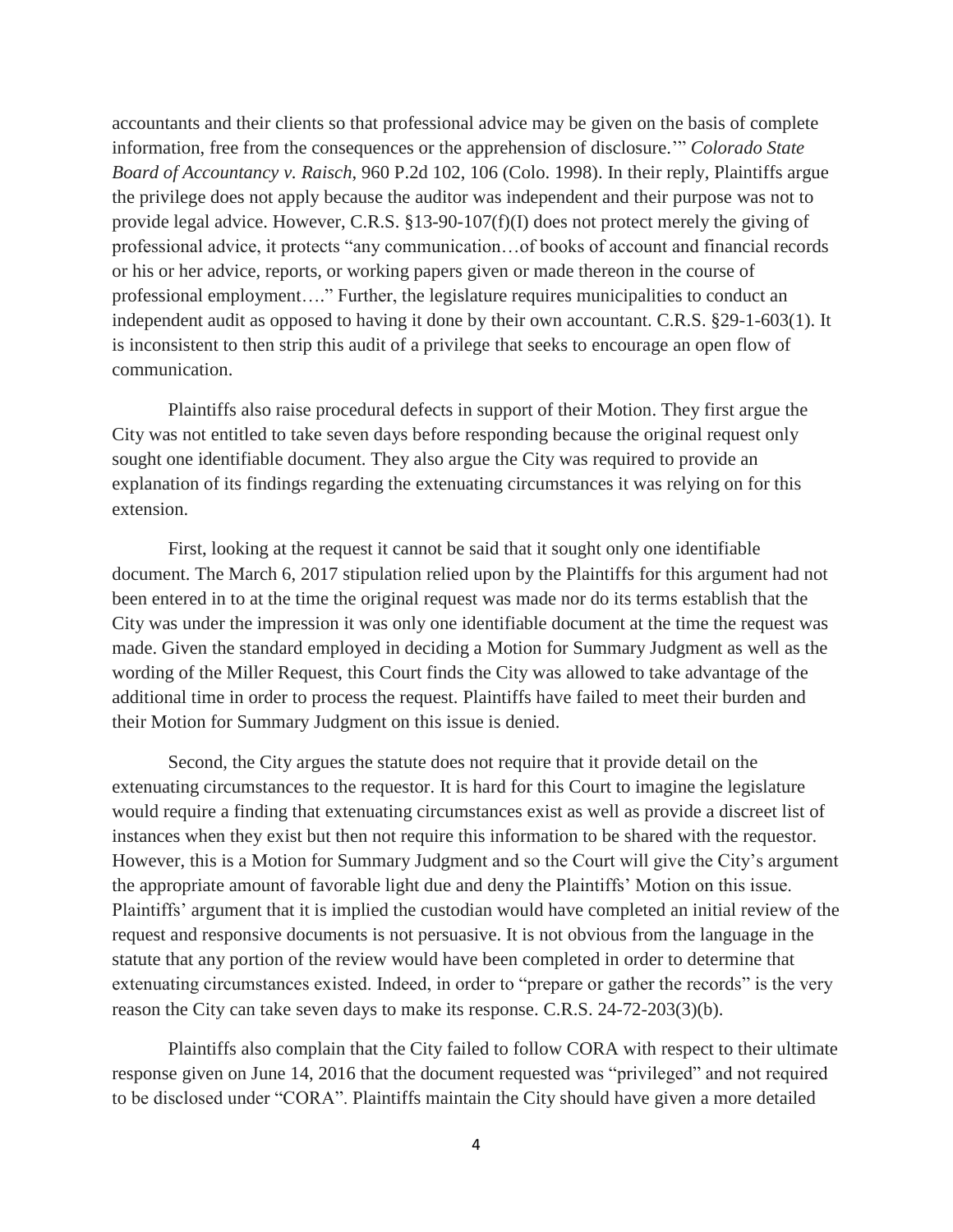response under CORA as to why they were not disclosing the document. While the City is correct that Plaintiffs must specifically request this response, it seems the Plaintiffs did make several follow up requests on July 8, 2016 and July 19, 2016 for information on who was making the claim of privilege. (Def.'s Resp. to Mot. Summ. J. 4-5). However, these requests don't specifically ask for the grounds for non-disclosure. (*See:* C.R.S. §24-72-204(4), "[i]f the custodian denies access to any public record, the applicant may request a written statement of the grounds for the denial, which statement shall cite the law or regulation under which access is denied and shall be furnished forthwith to the applicant.") The City argues they satisfied this statutory provision by citing to the Colorado Open Records Act and stating the document was not disclosed because it is privileged. There are numerous privileges that could apply to any request made under CORA so it would seem the City should have stated which specific privilege it was relying on in order to be in compliance with CORA. However, the City's argument, again, receives the benefit of the standard employed on a Motion for Summary Judgment and the Court denies Plaintiffs' Motion.

Therefore, it is ordered:

Plaintiffs' Motion for Summary Judgment is DENIED as to their claim that Defendants violated CORA's procedures with respect to the Miller Response.

Plaintiffs' Motion for Summary Judgment is DENIED as to their claim that the document responsive to the Miller Request was not protected by the attorney-client privilege.

Plaintiffs' Motion for Summary Judgment is DENIED as to their claim that the document responsive to the Miller Request was not protected by the accountant-client privilege.

## Bomer Request

The Bomer request sought copies of "all letters from Mayor LiVecchi to City Finance Director Jan Schmidt from 2/1/16 through 4/30/16." (Pls.' Mot. Summ. J. 4, ¶8.) Plaintiffs maintain the City responded with a flash drive containing the requested records in compliance with CORA and that Mr. Bomer emailed the Deputy City Clerk when he determined that one email from the requested time period had been left out. (*Id. ¶*9). Mr. Bomer requested a citation of the statutory authority for withholding such information and asked for a response delineating what information was withheld. (*Id.* ¶10). Plaintiffs maintain the City's response failed to provide a legal citation and instead advised them a privilege log would need to be created. (*Id.* ¶11). Mr. Bomer requested again that the City provide the specific statutory citation and, this time, provided the date of the email in question. (*Id.* ¶12.) The City responded that the email was not subject to disclosure because it was privileged pursuant to C.R.S. §24-72-204(3)(a)(IV). (*Id.* ¶13). Reviewing Defendants' Response, it does not appear this version of events is in dispute. (6- 8, and *See*: 9, "[d]efendants dispute the facts recited in numbered paragraphs 5 and 7", which are not relevant to the Bomer request.)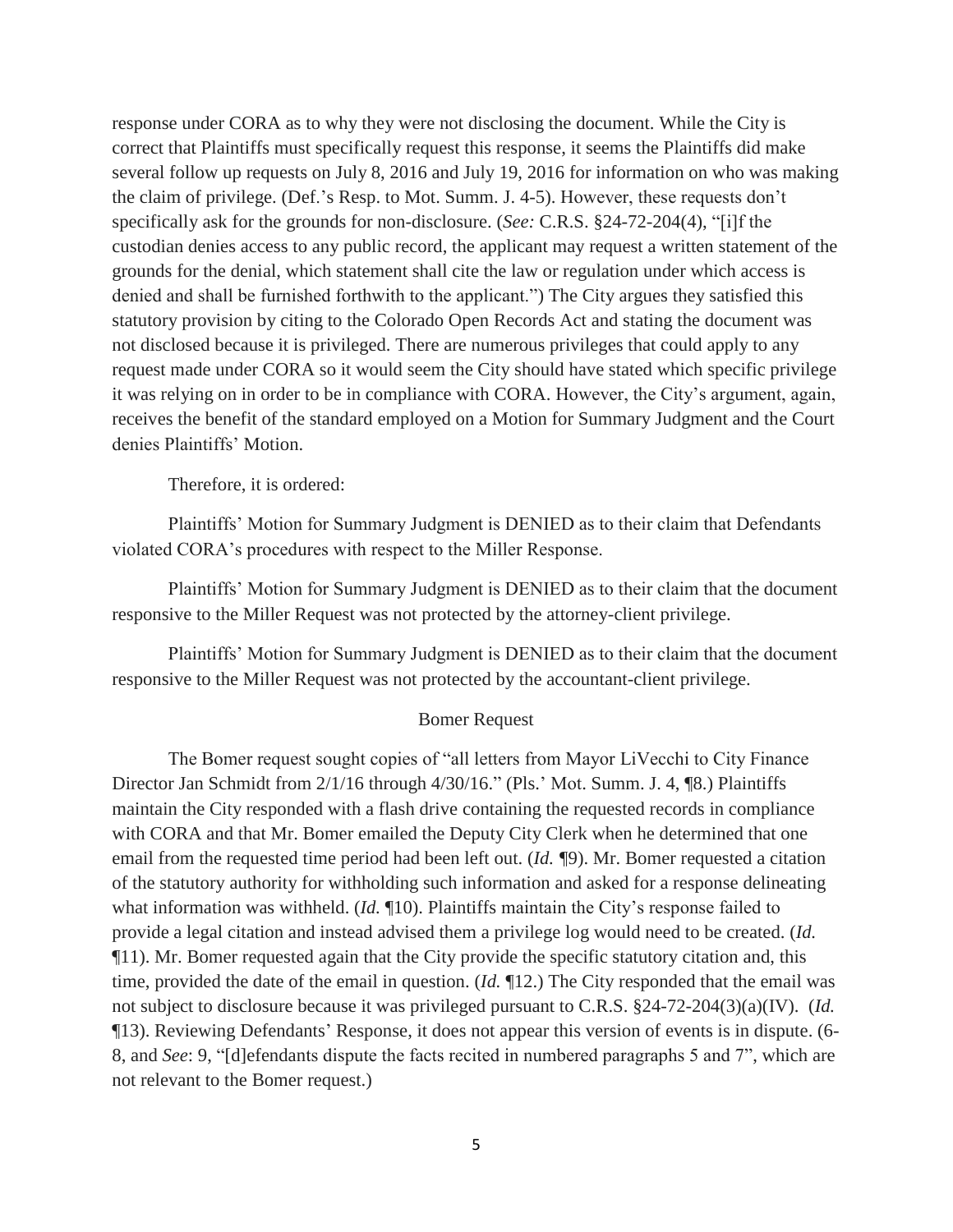Plaintiffs argue The City violated CORA both when they failed to provide the document and failed to provide the grounds for why. The City argues that Mr. Bomer failed to follow up on the privilege log he requested and that the record itself is subject to various privileges.

First, as to Plaintiffs' argument that the City violated the procedural requirements of CORA, the Court finds Plaintiffs have met their burden. CORA states "[i]f the *custodian denies access* to any public record, the applicant may request a written statement of the grounds for the denial, which statement shall cite the law or regulation under which access is denied…" C.R.S. 24-72-204(4). (Emphasis added). The language requires the City to first deny access to the record, which carries the implication that they must first *inform* Mr. Bomer that there exists a record of which they denied access. Without this advisement, the rights Mr. Bomer has under subsection (4) would be meaningful only when he is able to determine, as he did here, that something has not been disclosed. When Mr. Bomer made this determination and submitted a request pursuant to subsection (4) the City treated the request as one for a privilege log and advised him of the need to pay money. The proper response was to advise Mr. Bomer in the first place that they denied his request and then advise him of the grounds for this denial when he requested that information. Defendants suggest it was only after Mr. Bomer made a pinpoint request citing the date of the email that they were able to properly handle his request but, there is no requirement in the statute that Mr. Bomer make such a pinpoint request.

Accordingly, Plaintiffs' Motion for Summary Judgment is GRANTED as to the claim the City violated CORA when they failed to properly respond to Mr. Bomer's request and when they failed to provide the legal grounds for this denial.

With respect to Plaintiffs' argument that the document did not fall under the protection provided by §24-72-204(3)(a)(IV), Defendants respond that the email was protected as privileged attorney client and work product "in any format given the sensitive attachments and related transmission communications". (Defs.' Resp. 24.) The City argues the portion of the email authored by the City Attorney includes legal advisement in and of itself, that it was prefaced as privileged and confidential and that in addition to including information privileged as attorney-client communications it also qualifies as work product given the materials were prepared in anticipation of litigation or claims activity.

With respect to Defendants' assertion the information is privileged as work product, this relates to C.R.C.P. 26 and is protection afforded to a party resisting disclosure who makes a showing that the document in question was prepared or obtained in order to defend the specific claim which already had arisen and that when the document was prepared or obtained, there was a substantial probability of imminent litigation over the claim or a lawsuit had already been filed. *Hawkins v. District Court,* 638 P.2d 1372 (Colo. 1982). Defendants have made no showing that they are entitled to this protection beyond merely claiming it in name. Specifically, they have not shown that there exists a material issue of fact because they have not shown that there was a substantial probability of imminent litigation. (*See: Hawkins* at 1379: "The general standard to be applied is whether, in light of the nature of the document and the factual situation in the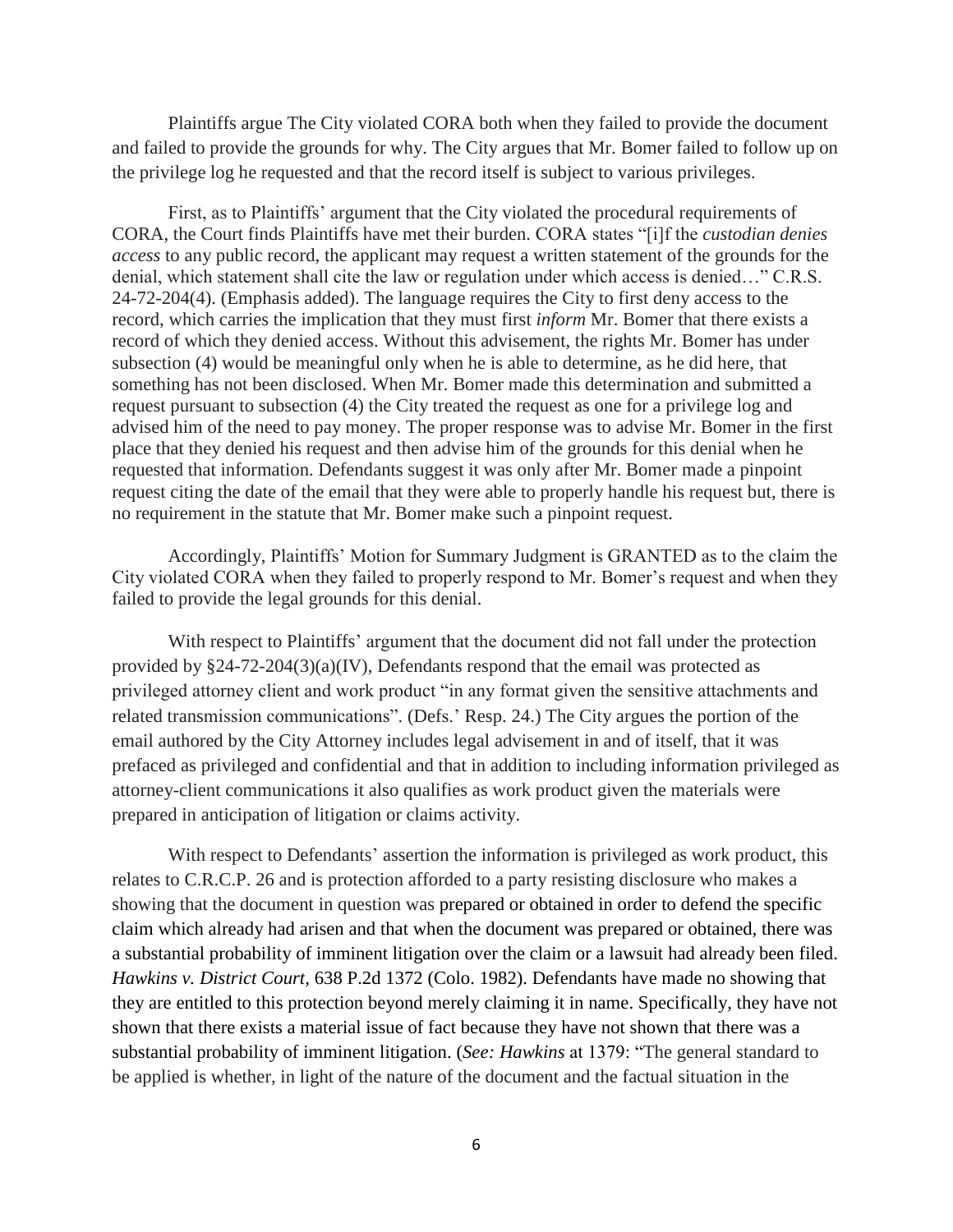particular case, the party resisting discovery demonstrates that the document was prepared or obtained in contemplation of specific litigation.").

Further, the communications don't constitute attorney-client communications. "The attorney-client privilege extends only to confidential matters communicated by or to the client in the course of gaining counsel, advice, or direction with respect to the client's rights or obligations." *People v. Tippett*, 733 P.2d 1183,1192 (Colo. 1987). The email from Mr. Kahn merely discusses billing and the nature of his agreement with the City. There is no legal advice given nor discussion had on any particular legal matter in the email. With respect to the communication between Mayor LiVecchi and Ms. Schmidt, there is also no content that would constitute legal advice. Mayor LiVecchi simply expresses his displeasure at Ms. Schmidt's expressed opinion regarding billing procedures and scope of work agreements with Mr. Kahn. At most there is reference made to complaints filed against the City Administrator but, again, no legal advice is sought or received within that reference. The City's reliance on *Shriver v. Baskin-Robbins Ice Cream Co*., 145 F.R.D. 112, 114 (D. Colo. 1992) is premature because, regardless of whether communications occur between corporate counsel and company personnel, Defendants must still show that the communication itself is entitled to protection from the attorney-client privilege. Defendants have not met their burden.

The City attempts to argue that the attachments and other "metadata" included in this email provides them a basis for privilege under C.R.S. §24-72-204(3)(a)(IV). The Court is not convinced. Mr. Bomer's request was for "all letters". If the City was concerned about attachments and metadata, they could have taken advantage of manipulating the data pursuant to C.R.S. §24-72-205(3) so that this information either would not be deemed part of the public record or it would have been the subject of a privilege log. (See: *Mountain-Plains Investment Corporation v. Parker Jordan Metropolitan District*, 312 P.3d 260, 269 (Colo. App. 2013), "[u]nder a plain reading of the statute…compilation of a privilege log equates to 'generating a record in a form not used by the [political subdivision]'. Further, the compilation of a privilege log falls within the plain meaning of 'manipulation of data,' because it involves managing the privileged documents."). Perhaps this is the privilege log the Defendants advised Mr. Bomer of the need to create. If so, the advisement was late because Mr. Bomer was only advised of the need to create a privilege log after he requested the statutory grounds the City was relying on for its nondisclosure of a record the City never advised Mr. Bomer they weren't disclosing in the first place. Further, Defendants fail to argue this point in their Response, instead maintaining the presence of this metadata simply exempts the entire record from having to be disclosed under CORA.

Plaintiffs have met their burden of showing there is not a material issue of triable fact as to their claim that the document was not subject to the attorney-client privilege nor have Defendants shown any such material issue. The Court GRANTS Plaintiffs' Motion on this issue.

Therefore, it is ordered: